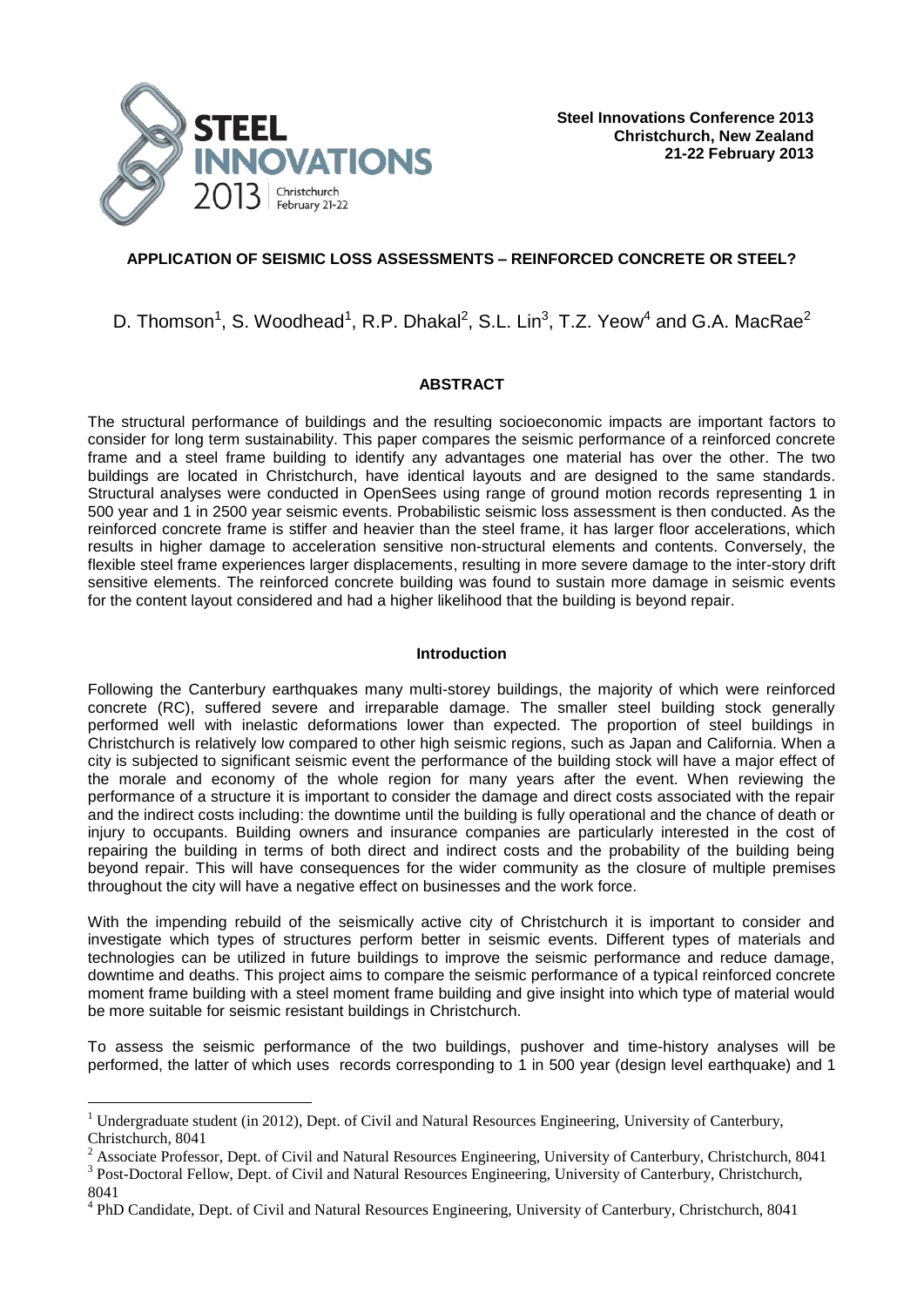in 2500 year (maximum credible earthquake) seismic event. Probabilistic seismic loss estimation is then conducted to compare expected losses for the two buildings.

## **Case Study Building Details**

The building considered is a typical five storey moment-frame building with the layout shown in Figure 1. The function of the building is a commercial office and the quantity and costs of components considered in the loss estimation are displayed in Table 1. For a fair comparison, the two buildings (with identical layouts) are designed for identical Christchurch conditions using capacity design principles with the same design assumptions. All design load combinations are considered in the design of the frames. The internal frames of the buildings which would be subjected to higher seismic force than the perimeter frames were designed and modelled in 2-D. Typical section sizes are initially assumed and the lateral loads at each storey are calculated using the modal superposition method. The frames are modelled in Mastan2 (Projectdesigns.org) using second order linear elastic analyses to obtain: moment demands in elements, the natural period of the building and deflections at each storey level. After moment redistribution and capacity design, the elements were designed in accordance with NZS3101 and NZS3606 to meet the force and deflection demands. This process was reiterated until suitable element sizes were obtained. The moment redistribution method used is shown in designing the Red Book building (Bull *et al* 2008) is used here as well. For simplicity, columns are assumed to be fixed at the base, and the soil-structure interaction is ignored.

6.0

6.0

6.0

6.0

6.0

6.0

6.0

6.0



Figure 1. Elevation (left) and floor plan (right) of the case study building

| Component    | Steel Beam<br>Hinges | Concrete<br>Beam Hinges | Glass Walls       | Internal<br>Partitions | Ceiling           | Book Shelf    | Computers |
|--------------|----------------------|-------------------------|-------------------|------------------------|-------------------|---------------|-----------|
| Quantity     | 40                   |                         | 346m <sup>2</sup> | $168m$ <sup>-</sup>    | 576m <sup>2</sup> | 50m°          | 30        |
| Unit Cost(S) | 5250                 | 5920                    | 514               | 136                    | 288               | 25<br>لمنابئة | 1750      |

Table 1. Building contents considered in case study

After considering all load combinations as per NZS1170, the design of the two buildings was found to be governed by the earthquake load combination. The RC frame was designed to the earthquake actions and concrete and standards (NZS1170.5:2004 and NZS3101:2006) for a ductility of 2.5. It has a fundamental natural period of 0.68 seconds. The response is calculated using the first five modes. The design of the RC sections is governed by moment capacity and checked for deflection. The steel frame is also designed for a ductility of 2.5 and has a fundamental period of 1.23 seconds. The section sizes are governed by the interstorey drift limit of 2.5% and checked for a combination of moment and axial force capacity. The cross section details of the concrete members are included in the appendix and the steel sections are listed in Figure 1.

## **Methodology**

## **Modelling**

In this study, OpenSees (Open System for Earthquake Engineering Simulation, UC Berkeley (2006)) – a finite element analysis software program is used to evaluate the behaviour of the two frames subjected to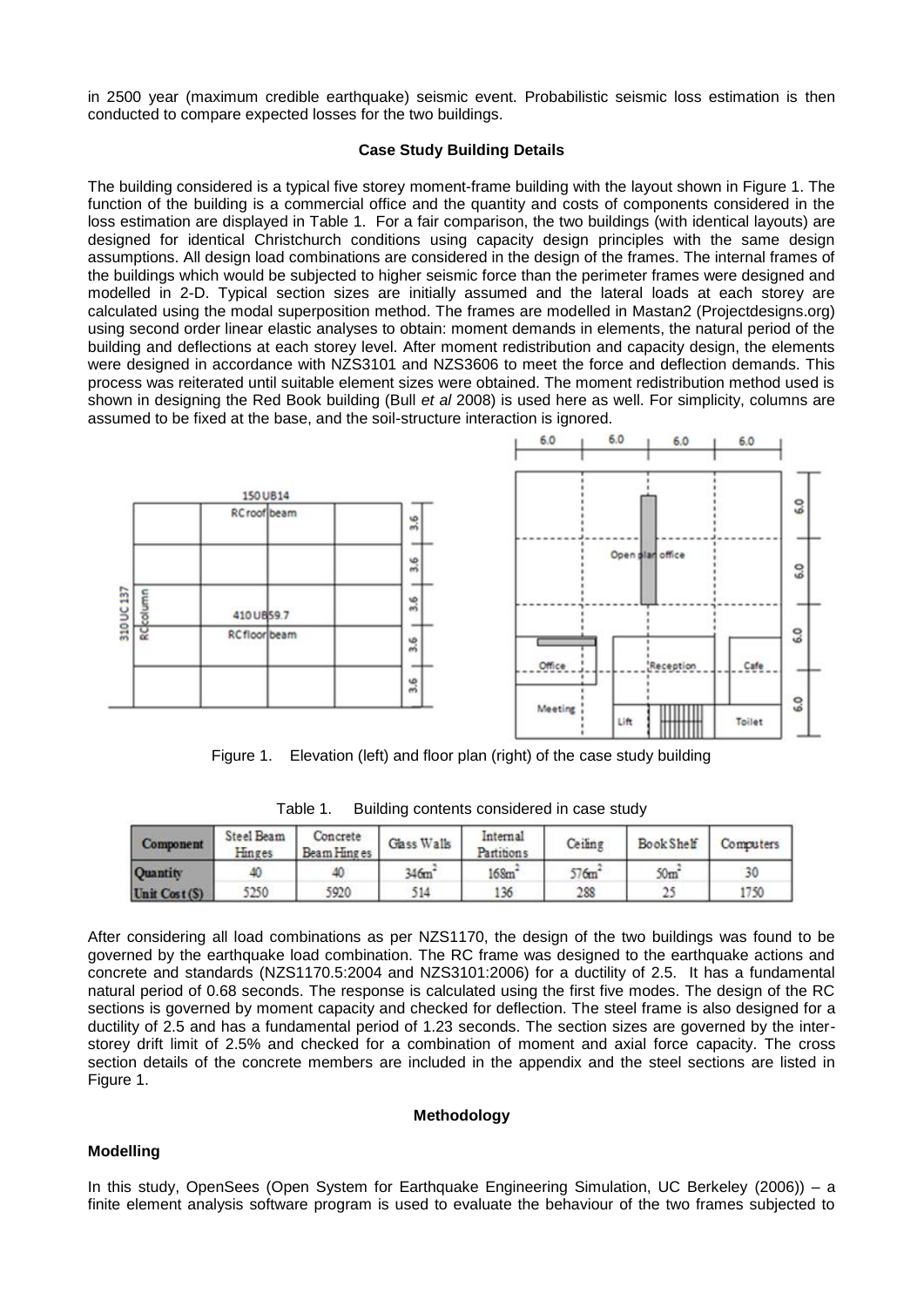static and dynamic loadings.

As mentioned previously, a 2D frame was developed to evaluate the seismic behaviour between the two building systems. For both building systems, the elements were modelled using fibre sections which are defined by uniaxial material stress-strain relationships. Microscopic modelling is advantageous, particularly for reinforced concrete as it is a composite material and difficult to model accurately using a section constitutive relationship. The path-dependent cyclic stress-strain relationships allow the effects of material nonlinearities and cyclic loading to be modelled accurately which results in realistic material degradation and hysteretic energy dissipation.

The 6m long beams and 3.6m high columns are modelled with nonlinear beam-column elements. Five Gauss-Lobatto integration points were placed along the length of the elements. The integration points distribute the spread of plasticity along the beam and allow plastic hinges to form at any integration point. When modelling the element geometric nonlinearity, the p-delta transformation is used for the columns. Nodes were located at the centreline of each beam column joint with the joints being modelled by rigid end blocks. The ground floor nodes are modelled as fixed. The nodes on each floor were modelled such that all the nodes on one floor had the same x direction displacement. This constraint was used as it was assumed that the axial stiffness of the beams was large relative to the flexural and shear stiffness of the beam and column elements. The masses of each floor are lumped at each node based on the tributary area.

The uniaxial material model used for fibre sections in the steel frame was Filippou (2012) and are displayed below in figure 2. The concrete sections required three different uniaxial materials for the fibre sections: longitudinal reinforcing where the Mohle et al. (2010) model is used, and core and cover concrete which are modelled by Filippou (2010)*.* The material properties for these materials are displayed in Figure 2.





# **Pushover Analysis**

The static analysis performed on the building was a force based pushover test to obtain the displacement shape, and then a displacement based pushover test was performed. The lateral loads obtained from the modal superposition method are applied to the corresponding node in the same incremental fashion as the gravity loads. The model uses the default to compute the first five vibration modes on the frame. The lateral loads are increased until the building yields and the elastic displacement shape is recorded.

The displacement based pushover test uses the displaced shape by applying a linear load pattern proportional to displacement; and the top node, (i.e. the control node) and the lateral lower stories are proportioned accordingly. The shape updates at each step as the frame becomes nonlinear. The analysis is carried out in small displacement increments to accurately capture the nonlinear behaviour of the buildings, and the ultimate global drift was limited to 2.5% which is similar to the design displacement of the steel building, but is greater that the concrete building design displacement.

## **Time History Analysis**

Two earthquake return periods were used in the time history analysis; 1 in 500 year event (design earthquake) and 1 in 2500 year event (maximum credible earthquake). To give the same scaled hazard level for the two buildings the twenty ground motion records (Table 3, Appendices) were picked using the following criteria:

- Spectral acceleration based on NZS1170.5, considering a fundamental period of 0.4 of the concrete frame and 1.3 of the steel frame
- Moment magnitude between 5 and 8
- Strike slip or reverse fault type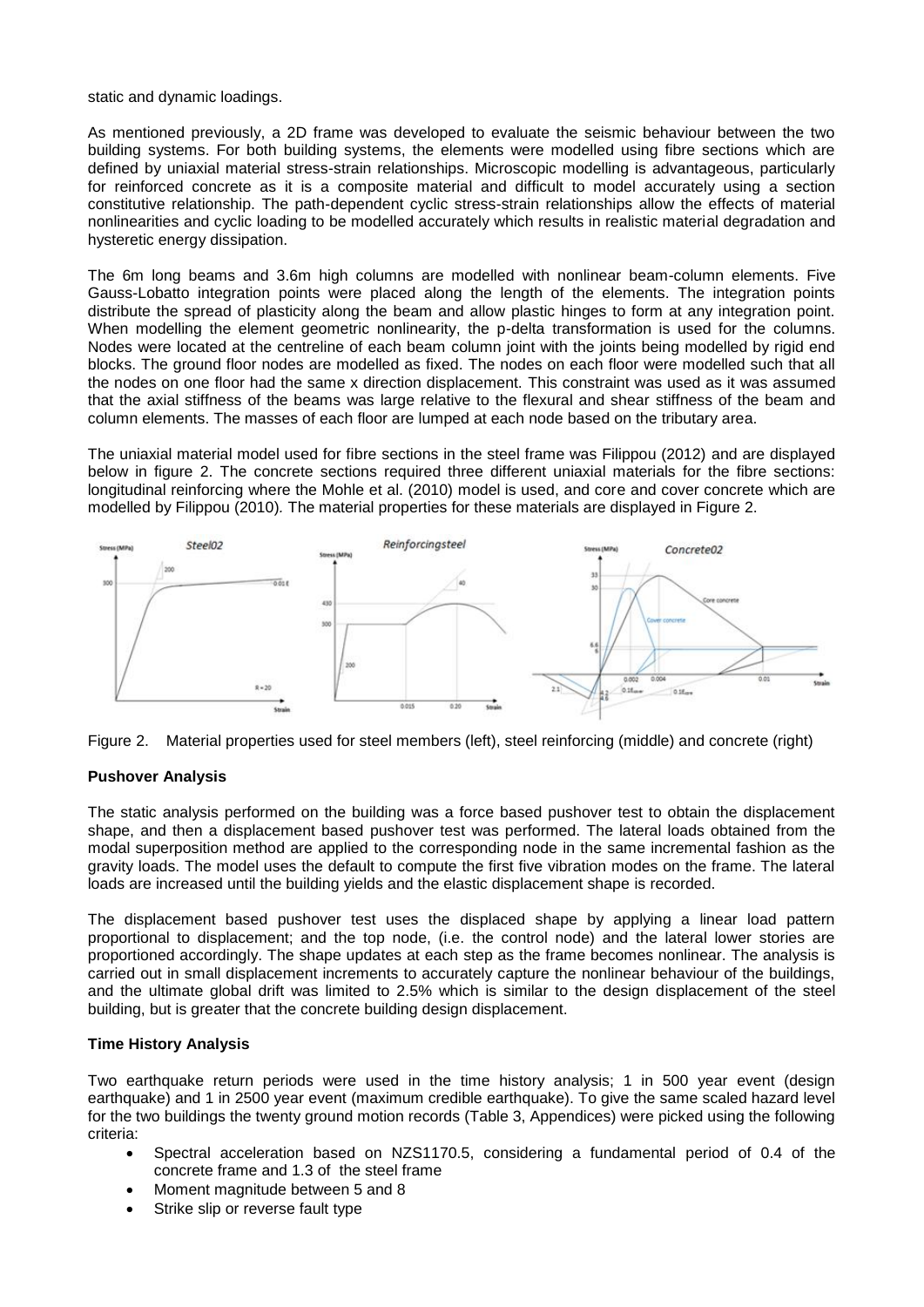- Rupture distance between 20km and 150km
- Shear wave velocity between 180m/s and 400m/s

These criteria represent the possible size and type of earthquakes that a building in Christchurch would experience, the distance to the Greendale and Alpine faults, class D soil and the difference in periods of the frames. The ground motions are then scaled to get the required hazard levels for the two earthquake return periods.

Figure 3 shows the scaled 500 year ground motions, between 0.4 of the concrete frame and 1.3 of the steel frame, have an almost identical acceleration spectrum to the design code. This shows that the scaled ground motions will have the same hazard level for both frames and the 500 year events will test the frames against a design level earthquake.



Figure 3. Comparison of code spectrum and selected geometric mean of ground motion records

The scaled ground motions are then applied at the base of the model with 5% Rayleigh damping and it is free to deform under the acceleration. The time history analysis (THA) uses the same analysis methodology and tools as the static analysis. For a representative selected ground motion record the frame's responses were recorded.

To obtain a representative building response for the 500 and 2500 year events, the analysis of 20 different ground motion records was performed. The absolute peak accelerations and inter-storey drifts were recorded at each floor. It is established that structural responses to a suite of scaled ground motions closely fit a lognormal distribution (Mander *et al,* 2007) so the lognormal mean and dispersion of the two parameters was calculated, allowing the range to be plotted and used for probabilistic seismic loss estimation. For more generic applications the absolute acceleration was normalised with ground acceleration and the inter-storey drift was normalised with roof displacement.

## **Probabilistic Seismic Loss Estimation**

The probabilistic loss due to damage of structural and non-structural components and contents was calculated using fragility functions from the SLAT user manual (Bradley, 2009) for a selection of key components. The components include: ductile RC beams, welded-steel moment beams, exterior skin-glass curtainwall, interior GIB walls on wood studs, suspended acoustical tile ceiling systems and typical contents. For a fair comparison the two buildings have identical inventories apart from the structural elements. From the THA results, the accelerations and IDRs at each floor are recorded and lognormal curves are produced and correlated with the lognormal curves from the fragility functions. The lognormal curve of the THA results are split into ten equal segments and the probability of the component falling into a particular damage state were calculated for each segment. Using the median cost to repair each of the damage state, the total damage for each component is estimated and summed to give the total loss for the building allowing comparisons between the different sized events and building materials to be made.

## **Comparison of Structural Performance**

## **Pushover Analysis**

Plot of the base shear vs. roof displacement for the two frames are shown below (Figure 4). The concrete frame starts to yield at approximately 2100kN and attains a maximum strength of 3100kN, which is well above the design strength of 1555kN. There is a combination of reasons for this, including: overstrength factors, strain hardening, extra strength and ductility from the core concrete and axial compression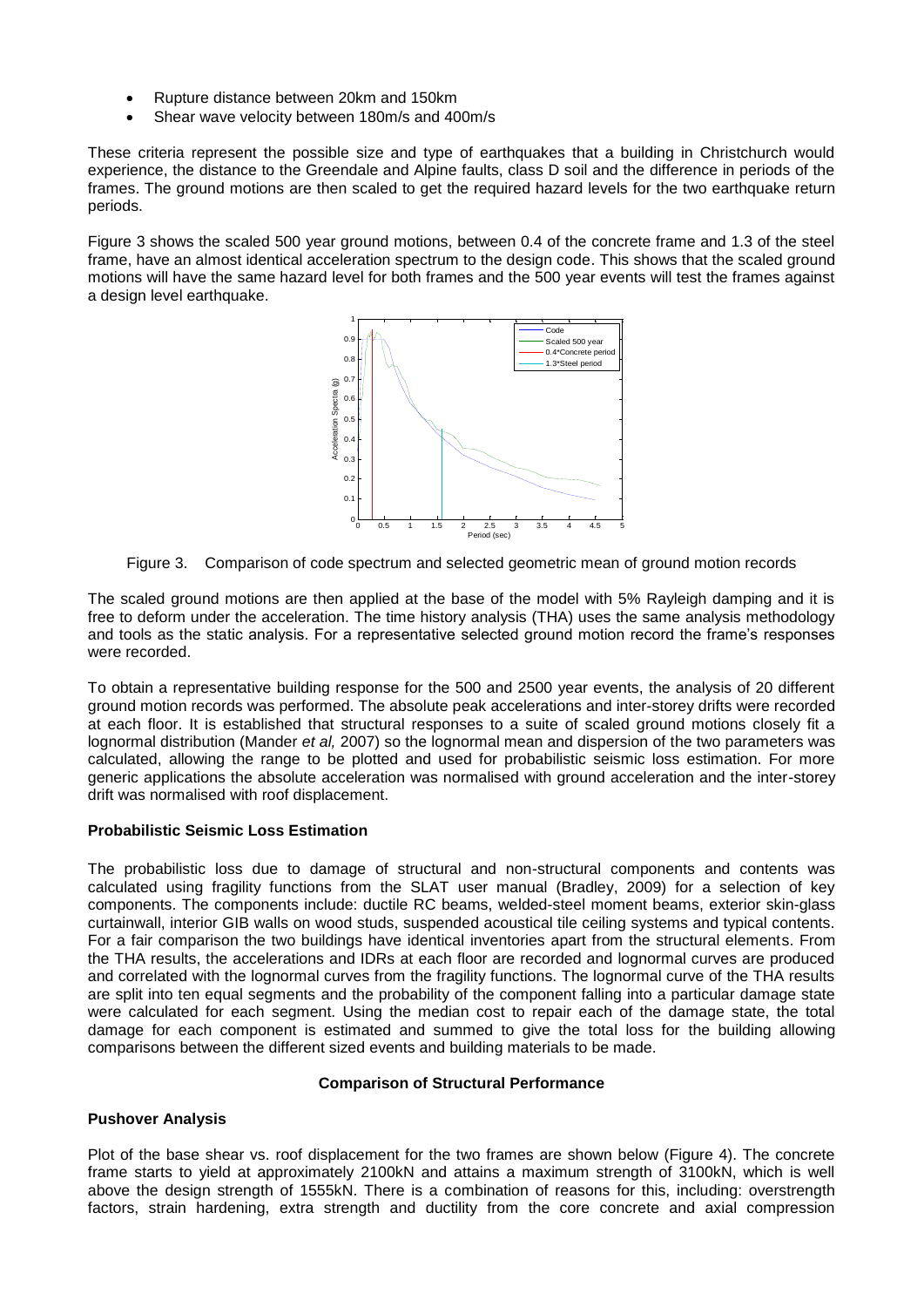increasing element strength. The steel frame starts to yield at approximately 800kN and the maximum force is slightly higher than 1200kN, which is expectedly greater than the design strength of 735kN. The main reason for this reserve strength is because the design was displacement-based and therefore the section sizes were larger than they would have been if just designed for force.



Figure 4. Plots comparing the base-shear vs roof displacement (top) and the interstorey drift (bottom) for concrete (left) and steel (right).

Both frames form the weak beam – strong column mechanism, which was expected as capacity design was used. After the pushover displacement exceeds the design displacement, hinges start to form at the top of the third and fourth floor columns in some grids as shear forces reverse to maintain static equilibrium and cause moments to reverse (shown in Figure 5). This does not from a not a soft storey mechanism as the majority of the displacement occurs over three floors. The drop in the RC frame pushover coincides with the initial formation of column hinges and causes a localised compression steel reinforcing failure. The moment reversal that causes column hinging only occurs after the design displacement has been exceeded, and is not anticipated in design.

The equal DOF constraint which forces nodes on one floor to have the same x direction displacement was removed after pushover analysis. This was due to the results from the concrete frame, where elements have a non-central neutral axis, so as nonlinear behaviour develops in the composite elements, the tension steel stretches, where as the compression steel compresses only slightly. This results in axial elongation at the centre of the elements, which if constrained leads to a high axial compression force, which increases the effective bending strength of the beams (Peng *et al*, 2011). The elongation was approximately 7mm (1% of beam depth) at each hinge along the first floor and resulted in axial force in the order of 2000kN. This increased the moment capacity of the beams beyond the capacity of the columns; thereby forcing column hinges to form, leading to a soft storey mechanism. As a result of these findings, all nodes should be left free in analysis as the equal lateral DOF assumption is not valid for nonlinear composite members. The phenomena could be observed in reality when a floor diaphragm that is connected to the beams restricts the axial deformation, thus induces a large axial force on the composite beam elements.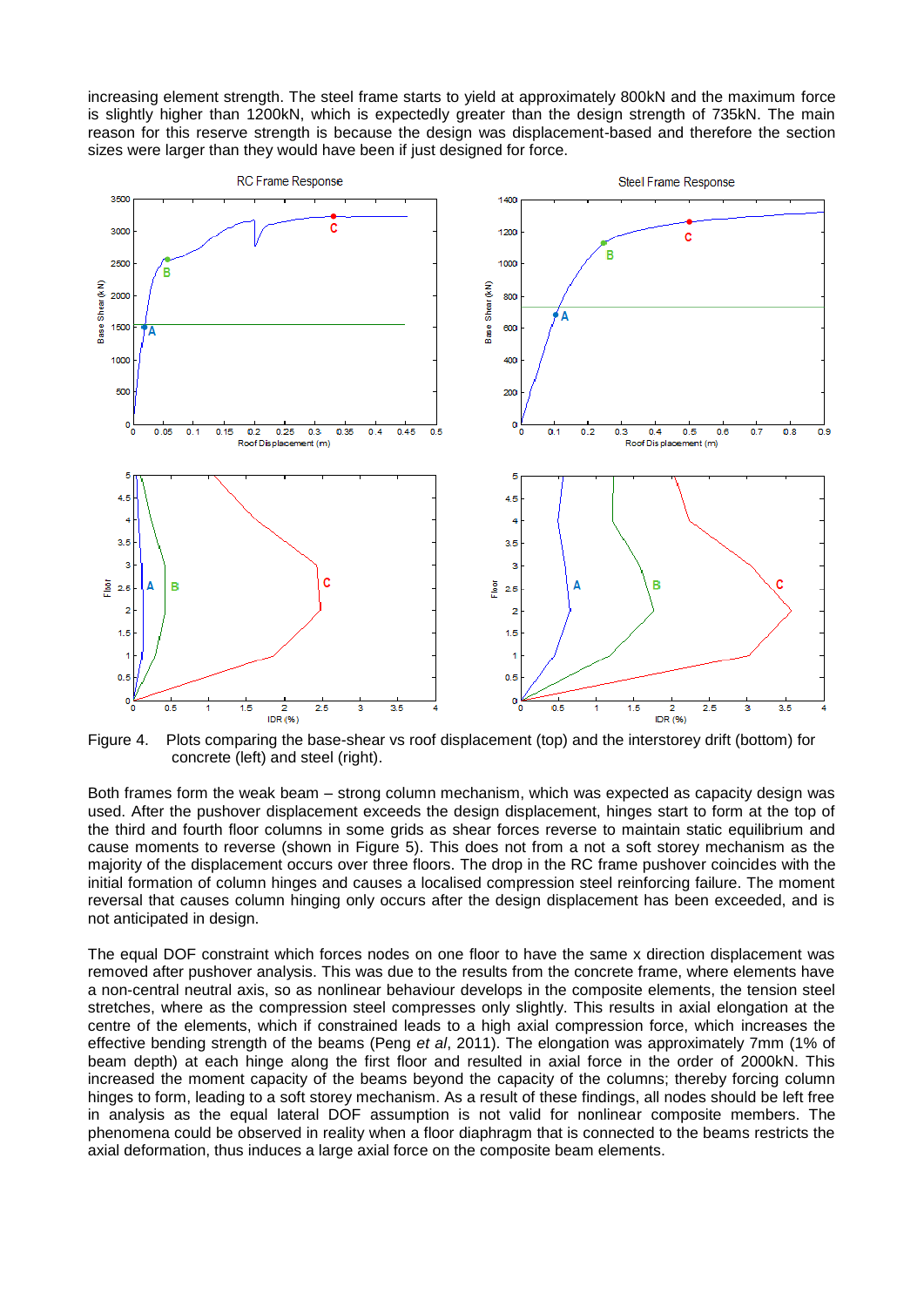

Figure 5. Moment profile showing column yielding on upper floors

## **Time History Analysis of One Ground Motion**

The 1233 FN (Chi-Chi, Taiwan) ground motion record was used to compare the performance of the two frames for a 500 year and 2500 year return period. For the steel frame and 500 year event the columns only yielded at the bottom of the first floor and only the beams in floors one, two and three yielded. For the 2500 year event the tops of the second and third floor columns also yielded. As this is not a soft storey failure this does not cause a collapse and is expected from the larger 2500 year return period. The concrete frame yielded at the base of the first column and the beams on the first, second, third and fourth floors for both the 500 year events. For the 2500 year event hinges form at the tops of the third and fourth floor columns, but does not cause a soft storey mechanism. For both frames this behaviour is due to moment reversal which is not anticipated in the design as was only event for the maximum credible earthquake. The hinge patterns observed in THA are similar to those in static analysis where the tops of columns form hinges after the drift under design loading is exceeded.

The moment curvature plots of the beams showed that both material types exhibited typical hysteretic energy dissipation and confirmed the accuracy of the non-linear response. The design ductility was compared to the actual ductility via the base shear vs. displacement plots (shown in Figures 6 and 7) where the ratio of ultimate to yield displacement was close to 2.5 for both frames. The base shear vs. roof displacement of the concrete frame resembles the shape for the pushover curve envelope. The steel frame non-linear behaviour also replicates the push over curve, but not as closely as the RC frame. This is because the flexible steel frame experiences a whiplash effect and is affected more by higher order modes than the rigid RC frame.



Figure 6. Performance of reinforced concrete frame structure (left) and steel frame structure (right) for 1 in 500 year event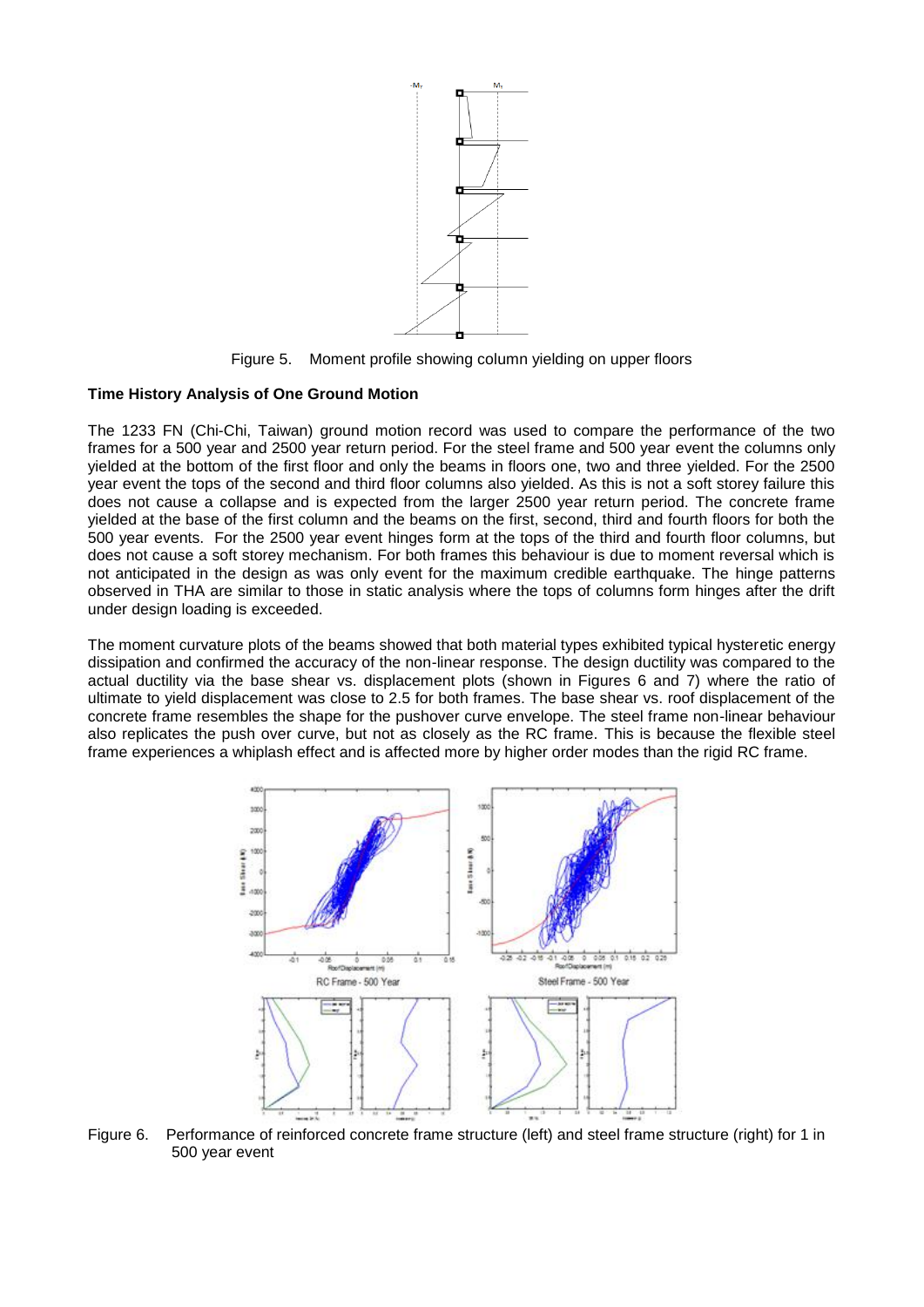

Figure 7. Performance of reinforced concrete frame structure (left) and steel frame structure (right) for 1 in 2500 year event

The inter-storey drift ratios (IDR) were calculated at different times during the time history analysis and the peak was compared against the design inter storey drift ratios. For the steel frame and 500 year return period the IDRs showed a similar shape to the design IDR. The max IDR is smaller than the design IDR which is expected. The shapes of some of the IDRs for the 2500 year return period are different than the design and 500 year IDRs. This happens when the plastic hinges form in the third and third floor columns. The IDR profile of the concrete frame for the 500 year event is smaller than the design IDR, however the maximum inter-storey drift occurs on the first floor instead of the second. The 2500 year event IDR profile expectedly exceeds the design profile and is a different shape due to reasons described above and the hinges that form in the columns. The peak floor accelerations for the two frames reveal that in general, the RC frame experiences higher accelerations than the steel frame. The very high acceleration experienced in the roof of the steel frame was not anticipated as it was expected the rigid RC frame would experience higher accelerations.

The nonlinear behaviour of the frames resulted in residual deformation as there were no restoring forces. The RC frames experienced higher residual displacements with a peak of 10.3mm for the 500 year event and 56.4mm for the 2500 year event compared with 6.5mm and 39.3mm for the steel frame. The higher residual displacement occurs in the RC frame as the sections experience more nonlinear behaviour, reducing the ability of the frame to self restore. The residual shape of the buildings is highly dependent on the extent of the nonlinear behaviour and the nature of the ground motion as the peak residual displacements occur on the second floor for the 500 year event and on the top floor in 2500 year event. The RC beams experience beam elongation which is specific to composite materials and does not occur in the steel frame. The maximum residual beam elongation was 4.3mm in the second floor beams.

## **Time History Analysis for a Range of Ground Motions**

The steel frames IDRs are larger than the concrete frames for both return periods. This shows that the steel frame is more flexible than the concrete frame. Normalizing the floor displacements to the roof displacement shows that the concrete frame has two distinct IDR shapes, one which resembles the design shape and the other which was observed in the detailed THA for reasons previously described. The normalized IDRs show a standard shape for the steel frame.

The concrete frame experiences larger peak floor accelerations than the steel frame. This is expected because the acceleration increases for stiffer buildings with smaller fundamental periods. The roof of the steel frame has extremely large peak accelerations, which was not anticipated. The roof acceleration is over twice as big as any other floors in the steel frame and larger than any of the concrete frame peak accelerations. This behaviour could relate to the small ratio of mass in the roof compared to the other floors and the smaller elements used in the roof beams lead to a reduced stiffness. This phenomenon was also observed in the concrete frame, but to a lesser extent as the roof mass ratio is larger than ratio in the steel frame.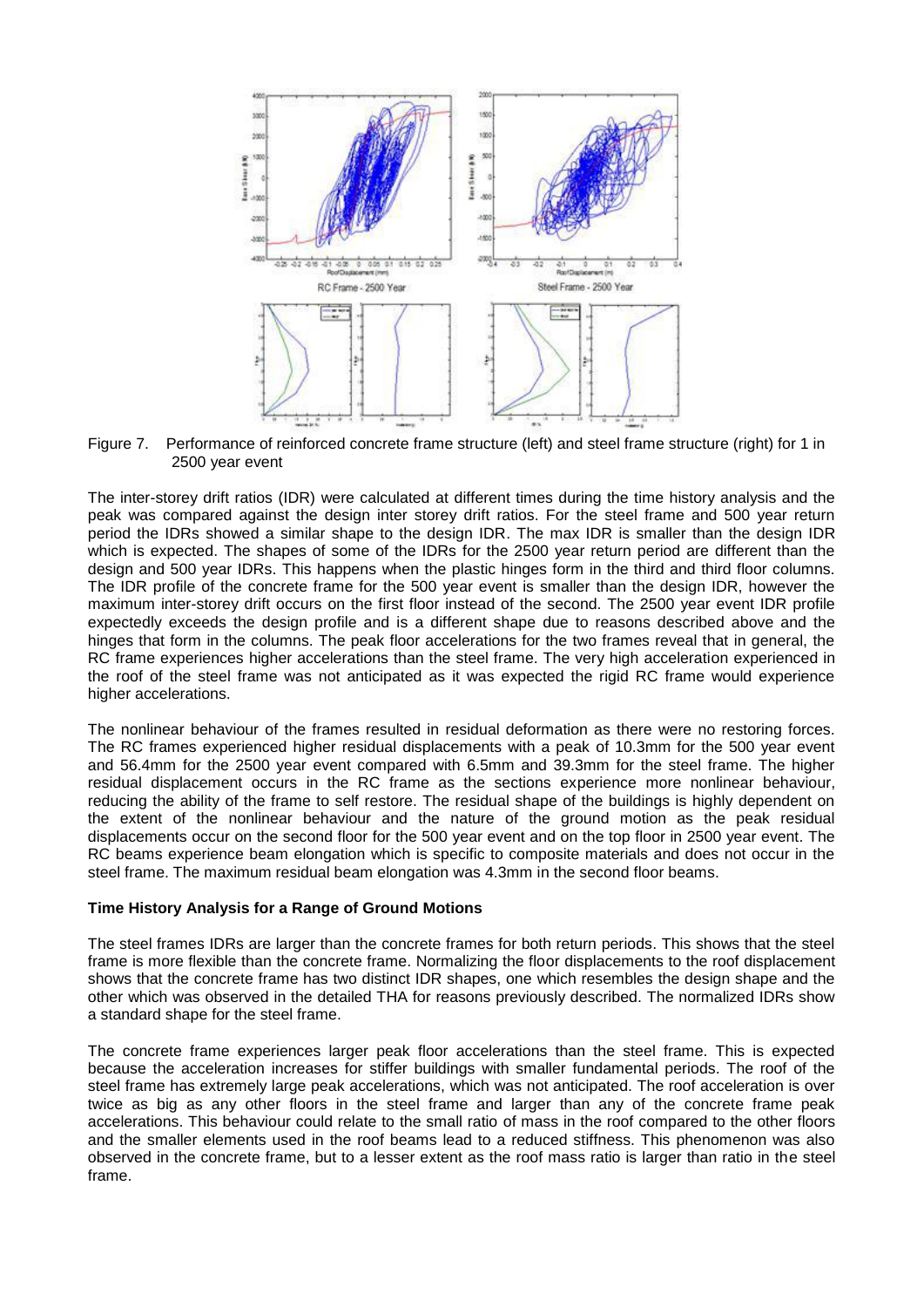

Figure 8. Comparison of interstorey drift and total acceleration response of each floor between the reinforced concrete and steel frame structure for 1 in 500 year event (left) and 1 in 2500 year event (right)

## **Probabilistic Seismic Loss Estimation**

The IDR and accelerations resulting from the time history analysis were used to calculate and compare the expected loss incurred by the two frames for both magnitudes of ground motions. It was found the steel frame causes less damage to the computers and book shelves because it has lower floor accelerations for both return periods. The ceilings also receive less damage in the steel frame even though there is more damage for the 4<sup>th</sup> floor ceiling because of the larger roof acceleration. This is because the extra damage from the 4<sup>th</sup> floor ceiling does not make up the difference from the other floors. The internal partitions and external glass curtain walls receive less damage in the concrete frame. This is because the IDR at every floor are smaller for the concrete frame. Even though the RC frame has smaller IDRs the concrete beam hinges are damaged more than the steel beam hinges as the concrete hinges are more fragile than the steel hinges. The concrete and steel beam hinges were similar in cost so the difference in loss is only because of the amount of damage. Because the hinges and the ceilings are the most expensive items, and these items are damaged more in the concrete frame, the concrete building has larger loss for both return periods. A summary of the probabilistic seismic loss estimation results is shown below in Table 2.

For the 500 year earthquake the total loss for the concrete frame is approximately twice as large as the steel frame and for 2500 year earthquake the difference is 50%. The difference in cost is smaller for the maximum credible event, because more of the ISRs and floor accelerations are in the largest damage state, giving similar costs for some components. The RC frame had a higher chance that the building would be damaged beyond repair as the brittle superstructure is more likely to suffer irreparable damage. The larger repair costs associated with the concrete building would also take longer to repair. The longer downtime would result in further economic detriments to the tenants and building owner due to the indirect costs relating to the loss of amenity. This would negatively affect the other businesses and families in the surrounding community that are reliant on the services and income provided by the building.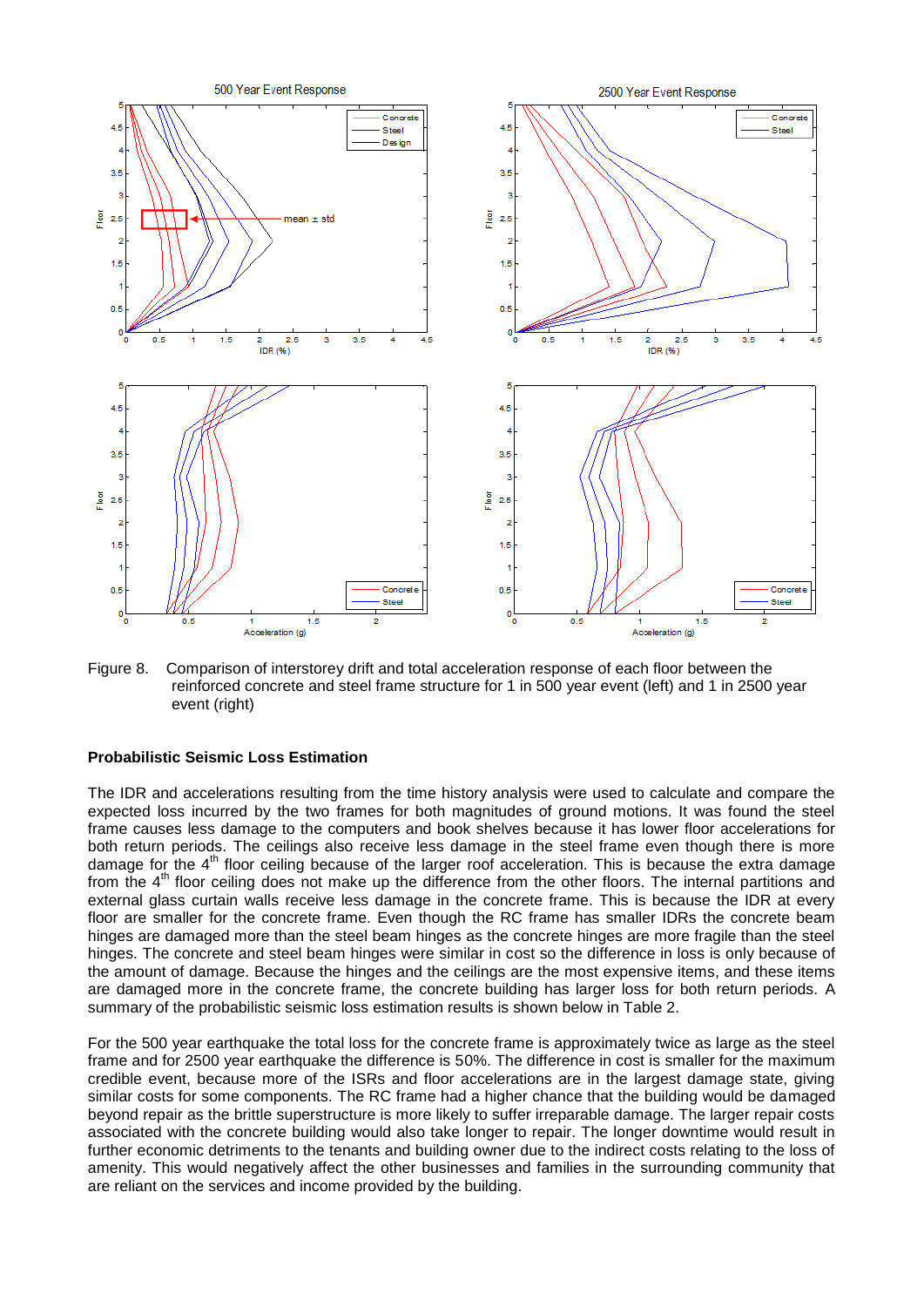|                                     | Component                                                                                                                                                                                                                                                                                                                                                                                                                                                                                                                                                                                                                                                                                                                                                                                                                                                                                                                                                                                                                                                                                                                                                                                                                                                                                                                                                                                          |                        | 500 Year Event                  |                        |             |                          | 2500 Year Event |                        |             |  |
|-------------------------------------|----------------------------------------------------------------------------------------------------------------------------------------------------------------------------------------------------------------------------------------------------------------------------------------------------------------------------------------------------------------------------------------------------------------------------------------------------------------------------------------------------------------------------------------------------------------------------------------------------------------------------------------------------------------------------------------------------------------------------------------------------------------------------------------------------------------------------------------------------------------------------------------------------------------------------------------------------------------------------------------------------------------------------------------------------------------------------------------------------------------------------------------------------------------------------------------------------------------------------------------------------------------------------------------------------------------------------------------------------------------------------------------------------|------------------------|---------------------------------|------------------------|-------------|--------------------------|-----------------|------------------------|-------------|--|
|                                     |                                                                                                                                                                                                                                                                                                                                                                                                                                                                                                                                                                                                                                                                                                                                                                                                                                                                                                                                                                                                                                                                                                                                                                                                                                                                                                                                                                                                    |                        | <b>Concrete</b><br><b>Steel</b> |                        |             | Concrete<br><b>Steel</b> |                 |                        |             |  |
|                                     |                                                                                                                                                                                                                                                                                                                                                                                                                                                                                                                                                                                                                                                                                                                                                                                                                                                                                                                                                                                                                                                                                                                                                                                                                                                                                                                                                                                                    |                        |                                 | <b>Total</b>           |             | <b>Total</b>             |                 | <b>Total</b>           |             |  |
|                                     |                                                                                                                                                                                                                                                                                                                                                                                                                                                                                                                                                                                                                                                                                                                                                                                                                                                                                                                                                                                                                                                                                                                                                                                                                                                                                                                                                                                                    | <b>Damage</b><br>Ratio | $Loss($ \$)                     | <b>Damage</b><br>Ratio | $Loss($ \$) | <b>Damage</b><br>Ratio   | $Loss($ \$)     | <b>Damage</b><br>Ratio | $Loss($ \$) |  |
| Strucutural                         | Concrete Beam Hinges                                                                                                                                                                                                                                                                                                                                                                                                                                                                                                                                                                                                                                                                                                                                                                                                                                                                                                                                                                                                                                                                                                                                                                                                                                                                                                                                                                               | 0.1445                 | 171062                          | <b>NA</b>              | <b>NA</b>   | 0.4024                   | 476454          | <b>NA</b>              | NA          |  |
| (Drift sensitive)                   | <b>Steel Beam Hinges</b>                                                                                                                                                                                                                                                                                                                                                                                                                                                                                                                                                                                                                                                                                                                                                                                                                                                                                                                                                                                                                                                                                                                                                                                                                                                                                                                                                                           | NA                     | NA                              | 0.0029                 | 3091        | NA                       | NA              | 0.0961                 | 100941      |  |
|                                     | Glass Walls                                                                                                                                                                                                                                                                                                                                                                                                                                                                                                                                                                                                                                                                                                                                                                                                                                                                                                                                                                                                                                                                                                                                                                                                                                                                                                                                                                                        | 0.0000                 | 6                               | 0.0064                 | 5652        | 0.0208                   | 18452           | 0.2035                 | 180975      |  |
| Drift sensitive                     | <b>Internal Partitions</b>                                                                                                                                                                                                                                                                                                                                                                                                                                                                                                                                                                                                                                                                                                                                                                                                                                                                                                                                                                                                                                                                                                                                                                                                                                                                                                                                                                         | 0.2011                 | 22969                           | 0.3495                 | 39930       | 0.3283                   | 37507           | 0.5212                 | 59537       |  |
|                                     | Ceiling                                                                                                                                                                                                                                                                                                                                                                                                                                                                                                                                                                                                                                                                                                                                                                                                                                                                                                                                                                                                                                                                                                                                                                                                                                                                                                                                                                                            | 0.3140                 | 260447                          | 0.2174                 | 180284      | 0.5857                   | 485766          | 0.4123                 | 341953      |  |
| Acceleration<br>Sensitive           | <b>Book Shelf</b>                                                                                                                                                                                                                                                                                                                                                                                                                                                                                                                                                                                                                                                                                                                                                                                                                                                                                                                                                                                                                                                                                                                                                                                                                                                                                                                                                                                  | 0.8508                 | 5317                            | 0.6491                 | 4057        | 0.9860                   | 6162            | 0.9492                 | 5932        |  |
|                                     | Computers                                                                                                                                                                                                                                                                                                                                                                                                                                                                                                                                                                                                                                                                                                                                                                                                                                                                                                                                                                                                                                                                                                                                                                                                                                                                                                                                                                                          | 0.1613                 | 42333                           | 0.0627                 | 16451       | 0.3409                   | 89488           | 0.1854                 | 48671       |  |
| Total Cost (\$)                     |                                                                                                                                                                                                                                                                                                                                                                                                                                                                                                                                                                                                                                                                                                                                                                                                                                                                                                                                                                                                                                                                                                                                                                                                                                                                                                                                                                                                    |                        | 502135                          |                        | 249464      |                          | 1113830         |                        | 738009      |  |
| Percentage Cost (%)                 |                                                                                                                                                                                                                                                                                                                                                                                                                                                                                                                                                                                                                                                                                                                                                                                                                                                                                                                                                                                                                                                                                                                                                                                                                                                                                                                                                                                                    |                        | 15.3                            |                        | 7.9         |                          | 33.9            |                        | 23.4        |  |
| Building Beyond Repair (%)          |                                                                                                                                                                                                                                                                                                                                                                                                                                                                                                                                                                                                                                                                                                                                                                                                                                                                                                                                                                                                                                                                                                                                                                                                                                                                                                                                                                                                    |                        | 0.5                             |                        | 0.1         |                          | 17.3            |                        | 13.1        |  |
|                                     | <b>Total Cost of Components (\$)</b>                                                                                                                                                                                                                                                                                                                                                                                                                                                                                                                                                                                                                                                                                                                                                                                                                                                                                                                                                                                                                                                                                                                                                                                                                                                                                                                                                               |                        | 3285650                         |                        | 3151650     |                          | 3285650         |                        | 3151650     |  |
| <b>Estimated Building Cost (\$)</b> |                                                                                                                                                                                                                                                                                                                                                                                                                                                                                                                                                                                                                                                                                                                                                                                                                                                                                                                                                                                                                                                                                                                                                                                                                                                                                                                                                                                                    |                        | 4968000                         |                        | 4968000     |                          | 4968000         |                        | 4968000     |  |
|                                     | factor of 0.3 and soft soil). Further studies will be conducted investigating other parameters such as number<br>of stories, bay width, floor height, irregularities and others.                                                                                                                                                                                                                                                                                                                                                                                                                                                                                                                                                                                                                                                                                                                                                                                                                                                                                                                                                                                                                                                                                                                                                                                                                   |                        |                                 |                        |             |                          |                 |                        |             |  |
|                                     |                                                                                                                                                                                                                                                                                                                                                                                                                                                                                                                                                                                                                                                                                                                                                                                                                                                                                                                                                                                                                                                                                                                                                                                                                                                                                                                                                                                                    |                        |                                 | <b>Conclusion</b>      |             |                          |                 |                        |             |  |
|                                     | Two identical (five storey, four by four bays) buildings were designed for the same seismic conditions using<br>RC and steel moment-resisting frame and analysed under static and dynamic loading to compare their<br>performances and loss in design level and maximum credible earthquakes. The RC frame was heavy and<br>rigid and attracts a larger acceleration. By comparison, the steel frame was light and flexible but experiences<br>higher displacements. In the pushover test and time history analysis, both frames performed as designed,<br>forming a weak beam–strong column mechanism. However once the design displacement was exceeded,<br>moment reversal started to occur and plastic hinges started to form in column tops and was most evident in<br>the concrete frame. There was some residual deformation in both frames, but it was higher for the RC frame<br>in both ground motions. The flexible steel frame experienced much larger IDR compared to the concrete<br>frame for both scales of earthquakes, which was expected as the steel frame is governed by displacement<br>limits. As predicted the stiff concrete frame attracts a higher acceleration compared with the steel frame apart<br>from the roof, where the steel frame building experienced very large accelerations due to the small ratio of<br>mass in the roof compared with the other floors. |                        |                                 |                        |             |                          |                 |                        |             |  |
| the wider community.                | The large acceleration in the RC building, results in higher damage to acceleration sensitive non-structural<br>elements and contents. Conversely, the steel building experiences larger inter-story drift compared with the<br>RC frame. Despite this, the drift sensitive hinge damage is less when compared to the RC building because<br>the flexible behaviour of the steel connections can accommodate a higher drift than the brittle RC<br>connections. Non-structural drift sensitive components sustained more damage in the steel building, but they<br>had a relatively low cost compared to the rest of the structure. The RC building was found to have a higher<br>likelihood that the building was damaged beyond repair for both events. As RC building sustains more<br>damage it would take longer to repair and as a consequence there would be larger indirect costs incurred by                                                                                                                                                                                                                                                                                                                                                                                                                                                                                              |                        |                                 |                        |             |                          |                 |                        |             |  |
|                                     | For a sustainable rebuild of Christchurch, structural engineers should give more consideration into using<br>steel to build seismic resistant structures. This is would increase the proportion of steel buildings in the<br>region, making the building stock more similar to other high seismic regions, such as Japan and California.<br>From the higher direct and indirect cost associated with the seismic performance of the concrete frame, it is                                                                                                                                                                                                                                                                                                                                                                                                                                                                                                                                                                                                                                                                                                                                                                                                                                                                                                                                          |                        |                                 |                        |             |                          |                 |                        |             |  |

Table 2 Comparison of losses for both the 1 in 500 year event and 1 in 2500 year event

#### **Further Investigation**

#### **Conclusion**